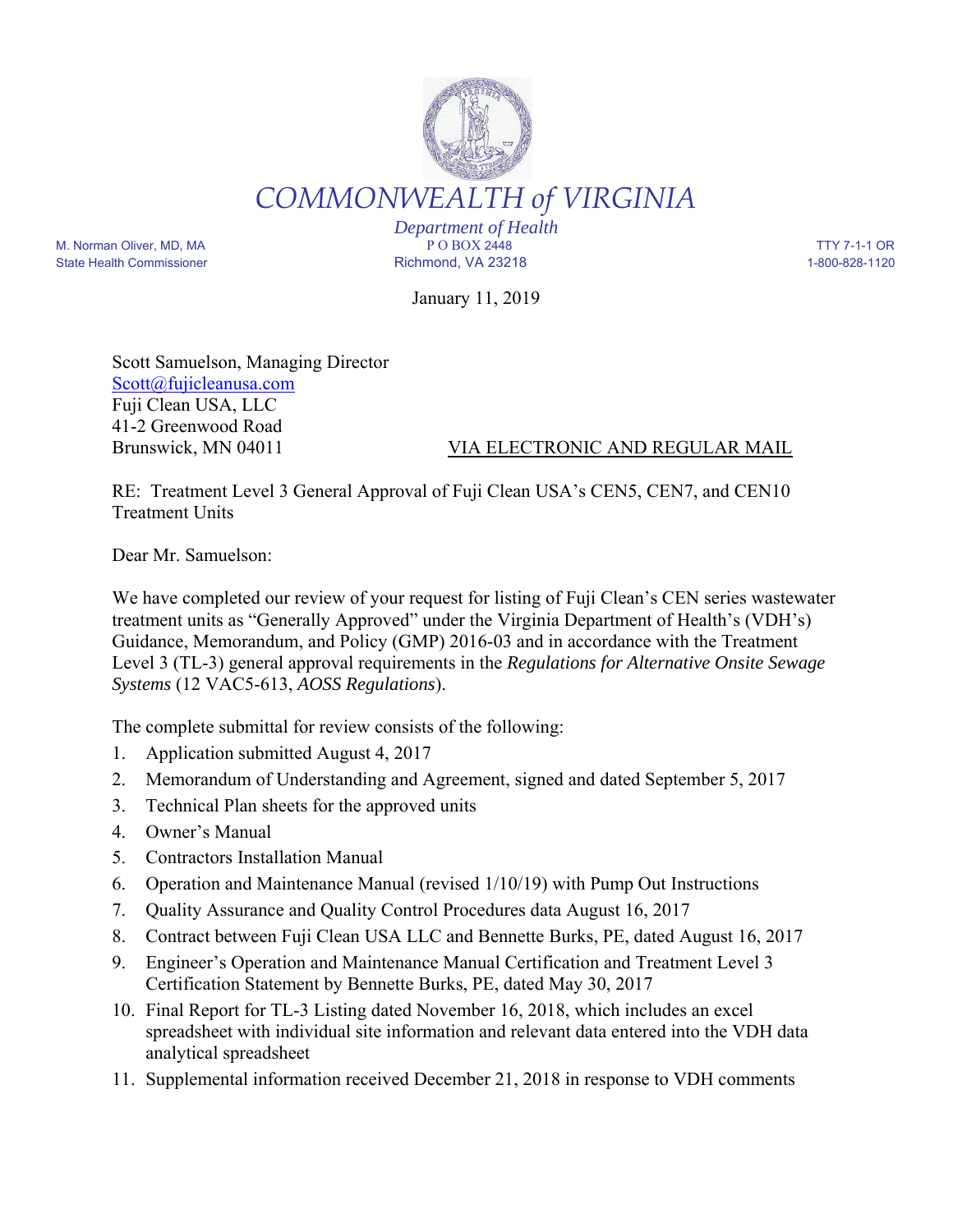Mr. Scott Samuelson January 11, 2019 Page two

Based on our review, VDH approves the referenced Fuji Clean wastewater treatment units for listing as "Generally Approved" under GMP 2016-03 and as "Generally Approved" for TL-3 effluent treatment under the *AOSS Regulations*. The effluent testing results indicate a predicted BOD<sub>5</sub> of 7.1 mg/l and TSS of 4.6 mg/l using the protocol established in GMP 2016-03. See the attached review memo for discussion of the review.

The specific units included in this approval are below.

| <b>Rated Treatment Capacity (gallons per day)</b> | <b>Model</b>      |  |
|---------------------------------------------------|-------------------|--|
| 500                                               | CEN <sub>5</sub>  |  |
| 700                                               | CEN7              |  |
| 900                                               | CEN <sub>10</sub> |  |

The Fuji Clean CEN units are already included in GMP 2013-01 as 50% nitrogen reducing units on the basis of their NSF 245 certification. GMP 2013-01 will be modified to reflect the TL-3 General Approval Status.

Please feel free to call me at (804) 387-1883 or contact me by email at Marcia.Degen@vdh.virginia.gov if you have any questions.

Sincerely,

Marcia Ji Degem

 *Marcia J. Degen, Ph.D., P.E.*  Technical Services Administrator Division of Onsite Sewage, Water Services, Environmental Engineering & Marina Programs

Attachment: Review Memo

Cc: Lance Gregory, Division Director